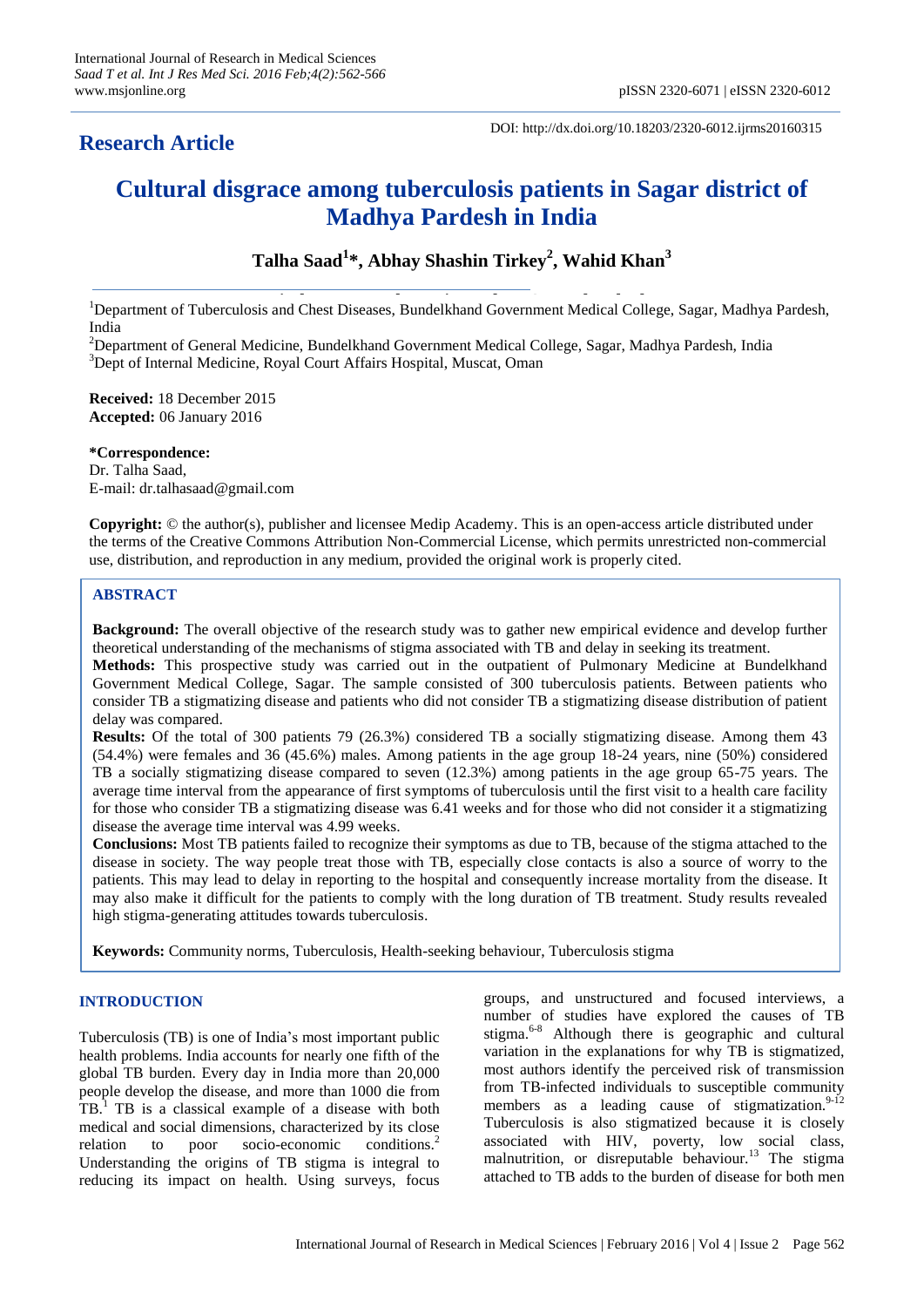and women, and even more so if they are of marriageable age.

While men have to deal with the stigma at their work place and at the community level, women are faced with ostracism within the household and in the immediate neighbourhood.

We know that TB-related stigma exists, we know little about the forms it takes, why it exists or what can be done about it. The purpose of this study is to deepen our understanding of TB-related stigma. Few previous studies have set out to explore the causes or mechanisms of TBrelated stigma and those that have tended to identify correlations of TB-related stigma and inferred causality, with insufficient evidence for a causal association. This can lead to inappropriate stigma-reduction interventions being developed which at best do not work and at worst may even increase stigma. For example, both TB-related stigma and a misconception regarding TB may prevail in a community, but this does not necessarily mean that the misconception is the cause of TB-related stigma. If it were then in a community all those with TB would experience stigma in exactly the same way, all the time. This clearly is not the case and indeed research on various stigmatized conditions has shown a wide variation in people"s experiences of stigma according to gender, marital status and individual circumstances. 1-4

#### **METHODS**

A prospective study was conducted in the period 2011- 2012. Adults  $(≥18 \text{ years})$  with diagnosed TB were enrolled from the patients attending the outpatient department of Pulmonary Medicine at tertiary care hospital in central India. The study was approved by the Ethics Committee of the Medical College.

All these patients were subjected to personal detailed interview according to a predesigned semi-structured questionnaire after taking informed consent of the patients. The questionnaire contained various questions formed to elicit requisite information about the knowledge of tuberculosis action taken by the patients, their experience at work place and their family response. Before conducting the study, the Performa was pre-tested and evaluated for proper conduct of the study. The investigators had taken special interest and supervision during these interviews. The interviews were conducted in the intensive phase of treatment. The information was elicited from TB patients regarding "problems faced in their homes, attitudes of neighbours, friends and coworkers.

Interview included questions regarding data on socioeconomic and awareness of TB and the nature of their disclosure of their disease to family members, relatives, neighbours, friends and employers. The information was also elicited regarding behavioural changes with family members neighbours, friends and other fellow employees.

A case of sputum smear positive pulmonary tuberculosis involves a patient with at least two initial positive sputum smears, or one sputum smear positive plus radio-graphic abnormalities consistent with active pulmonary tuberculosis as determined by a clinician; or one sputum specimen positive plus culture specimen positive for Mycobacterium tuberculosis. A sputum smear negative pulmonary tuberculosis case was defined as a patient diagnosed with pulmonary tuberculosis by a clinician, who did not meet the above criteria for smear-positive disease.

Social-stigma (social consequences of a person with tuberculosis) refers to consequences of patients' discrimination by society and other people's antagonistic practices or attitudes.

Patient delay, defined as the period (in weeks) from onset of the first symptom(s) possibly related to pulmonary TB to the date when the patient first contacted qualified primary health care services as a result of the symptoms, was the focus of interest. Patients were asked to recall the duration of their symptoms and when they first visited a doctor. Delay was calculated as the time between these two points.

The chi-square test was applied to analyse the categorical variables. Statistical significance was considered when p<0.05. The standard deviation (SD) and 95% confidence intervals (CI) were calculated. The correlation among individual perception of TB such as social stigmatization of the disease and patient delay was calculated with the display of the relevant probabilities that were obtained based on a Sig. 2-tailed test.

### **RESULTS**

A total of 300 tuberculosis patients were included in the study. Among them 150 (50%) had sputum smear positive for pulmonary tuberculosis and in 150 (50%) it was negative. The participants included 152 (50.7%) males and 148 (49.3%) females. The largest number of participants, 57 (19%) was between 65 and 75 years of age, followed by persons in the age group 55-64 years, 52 (17.3%) and >75 years, 51 (17.0%).

Of the total of 300 AFB-positive /AFB-negative patients 79 (26.3%) considered TB a socially stigmatizing disease (95% CI=0.21-0.32, p<0.05). Among 150 AFB-negative patients 31 (20.7 %) (95% CI=0.14-028, p<0.05) declared that TB is socially stigmatizing disease. Among 150 AFB positive patients 48 (32%) declared that TB is socially stigmatizing disease (95% CI=0.25-0.40,  $p<0.05$ ) (Figure 1).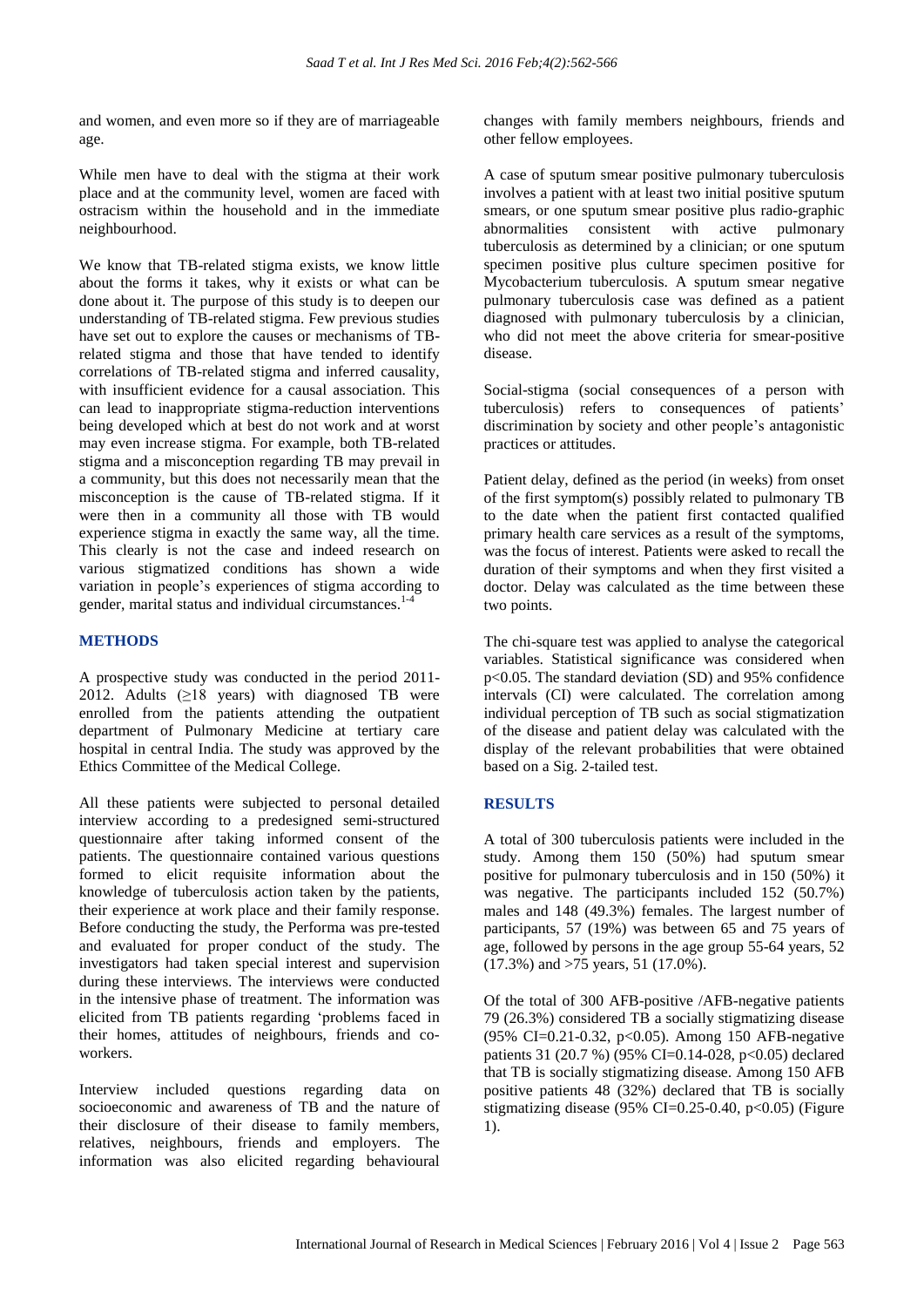

**Figure 1: The perception of tuberculosis as a stigmatizing disease according acid-fast bacillus status.**

Among 152 males and 148 females 36 (23.7%) and 43 (29.1%), respectively, considered TB a socially stigmatizing disease (95% CI=0.17-0.31, and 95% CI=0.22-0.37, respectively). Of 75 AFB-negative males and 75 AFB- females 17 (22.6%) and 14 (18.7%), respectively, considered TB a socially stigmatizing disease (95% CI=0.14- 0.34 and 95% CI=0.11-0.29). Of 75 AFB-negative females 14 (18.7%) considered TB a socially stigmatizing disease (95% CI=0.11-0.29). Of 77 AFB-positive males and 73 AFB-positive females, 19 (24.7%) and 29 (39.7%) respectively, considered TB a socially stigmatizing disease (95%CI=0.15-0.36 and 5%) CI=0.28-0.52, respectively). Of 73 AFB-positive females, 29 (39.7%) considered TB a socially stigmatizing disease (95% CI=0.28-0.52) (Figure 2).





Of the total of 79 patients, who considered TB as a stigmatizing disease, 48 (60.8%) were AFB positive and 31 (39.2%) AFB-negative. The percentage of patients (AFB-positive/ AFB-negative), who stated that TB is socially stigmatizing disease was higher in younger age groups (18-24 years of age), nine (50%), than in the age group above 75 years, 8 (15.7%); in the age groups 65-75

and 55-64 years there were 7(12.3%) and 14 (26.9%), respectively.

The average time interval from the appearance of the first symptoms of tuberculosis until the first visit health care facility was 5.4 weeks (5.3 weeks by AFB-negative and 5.4 weeks by AFB positive patients). Patients who considered TB a socially stigmatizing disease had a longer delay in seeking care for TB symptoms (6.41 weeks by AFB-positive/AFB negative patients, 6.77 weeks by AFB-negative patients, 6.17 weeks by AFBpositive patients) than the average delay in seeking care for TB symptoms for total number patients and average delay in seeking care for TB symptoms for those who did not consider TB a socially stigmatizing disease (4.99 weeks by AFB-positive/AFB negative patients, 4.97 weeks by AFB-negative patients, 5.02 weeks by AFBpositive patients) (Figure 3).





### **DISCUSSION**

This study investigated the prevalence of perceived TB related stigma and its impact on health seeking behaviors. The results revealed high stigma-generating attitudes towards tuberculosis. In the study the percentage of the patients considering TB as a stigmatizing disease, 26.3%, is far higher than the percentage reported in Croatia (less than  $10\%$ )<sup>15</sup>, and it is below that found in Pakistan  $(48.2%)^{16}$ . Considerable geographic variability exists in the perceived prevalence of TB stigma, with 27% to 80% of individuals at risk reporting that TB is stigmatized in their communities<sup>18–20</sup>.Based on review of the published literature gender was considered as a potential factor associated with TB stigma<sup>21</sup>. In our study the perception of TB as a stigmatizing disease differed by gender and it was greater in females than in males. Numerous studies have shown that females are somewhat more likely to perceive TB as a stigmatizing disease<sup>6,22</sup>. Qualitative studies have reported that TB stigma more adversely affects females than males, primarily because of their sensitivity to social interaction<sup>23</sup>. TB stigma is felt more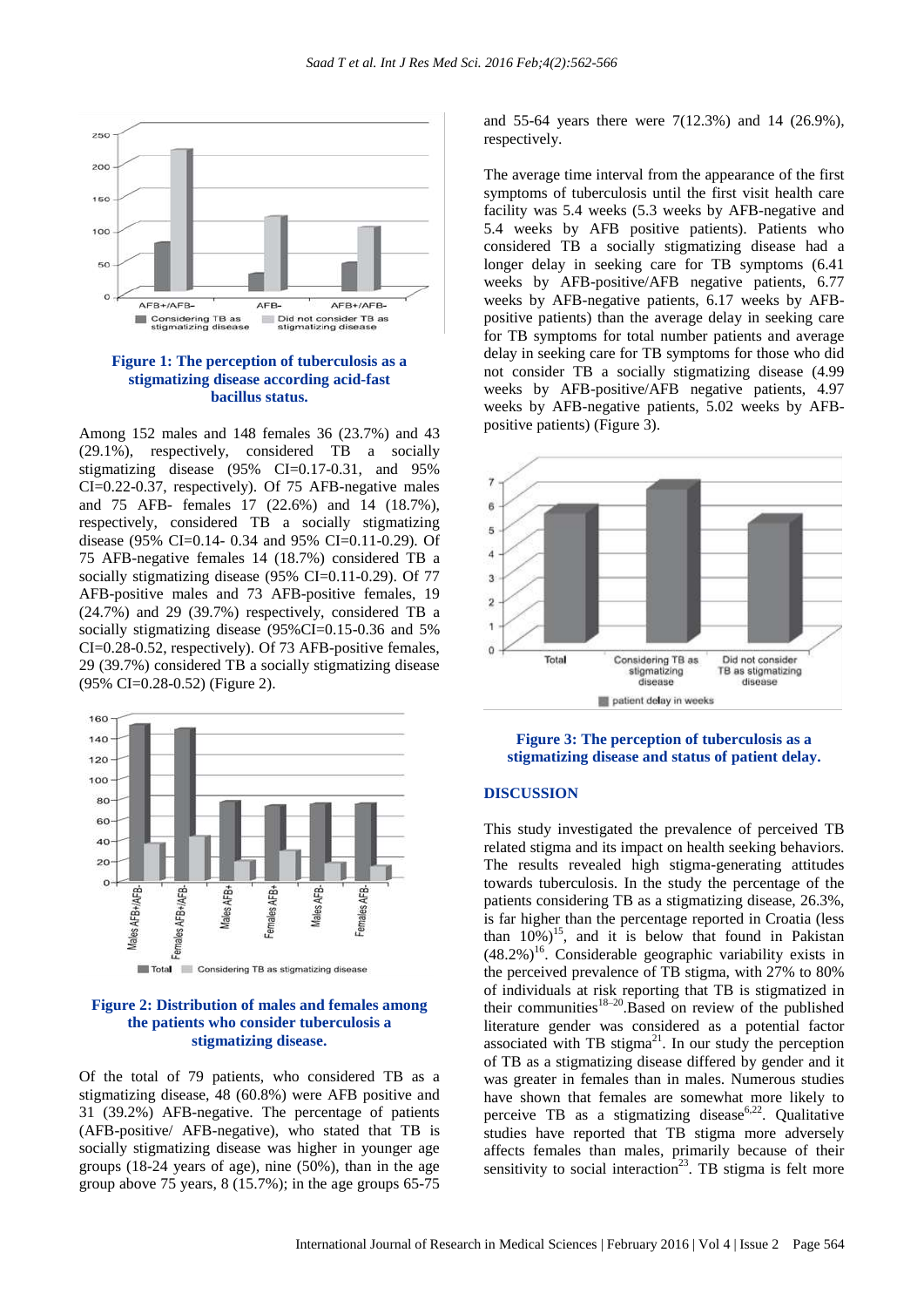strongly in certain subpopulations, including people with lower education levels and higher age.<sup>1,25</sup>

Most of the patients said that they have impaired selfesteem, felt shamed or embarrassed, and have felt less respect from others in the society. One of the patient said he is even treated badly even by his own wife since he couldn"t earn money because of the disease. Some of them even told that they are treated very badly at their home by their own family members which have affected much on their self-esteem. Greater number of patients thought disease might cause adverse effect on others even after treatment because the germs may live on their breath forever and got transmitted. Even though other persons didn"t verbalize that they don"t want to sit nearer to the TB patients but they show through their behavior that they don"t want TB patients near them. This was revealed by one of the TB patients.

Few have felt that the other people don"t want to come to their home. When asked about what may be the reason they told that most of them have TB patients in their home itself at one of the time. The study showed that if neighbors, colleagues or others in the community know about the disease they might avoid the family. The study conducted by Lifeooghe R revealed that the TB patients perceive their neighbors and friends attitudes towards them as rather negative.<sup>16</sup> TB patients felt they are feared and that contact with them is avoided. This negative attitude persists during the first months of treatment, as neighbors and friends do not seem to be aware that TB is no longer contagious after a few weeks of treatment.<sup>16</sup>

Tuberculosis-related stigma is perceived to increase time intervals from onset of symptoms to seeking care. <sup>26</sup> In population with a relatively short median patient delay in seeking care for TB symptoms the impact of TB stigma translates into a minimal change in delay time. The impact of stigma would likely be greater in population where median delay times in seeking care for TB symptoms are much longer.<sup>27</sup>

In our study the median time interval from onset of symptoms to seeking care was 5.4 weeks. Patients who considered TB as a socially stigmatizing disease had a longer patient delay in seeking care for TB symptoms than those that did not. The association between patients' perception of TB as a socially stigmatizing disease and length of patients delay in seeking care for TB symptoms was statistically significant. The study conducted in Cameroon found that perceived TB stigma was a significant predictor of delays in seeking care for TB symptoms of more than four weeks.<sup>28</sup> Similar results were shown in a study conducted in Afghanistan where a high level of social stigma was an independent explanatory factor for increased risk of patient delay in seeking care for TB symptoms.<sup>29</sup> A multi-country study by the World Health Organization in the eastern Mediterranean region reported that increased stigma was associated with decreased patient delay in seeking care

for TB symptoms in Somalia.<sup>30</sup> Although a great deal of research in public health is based on a trend to increase focus on social determinants of health, including TBrelated stigma, there are few studies about this problem conducted in India. More studies in Indian states can be expected in the future.

#### *Limitation*

The study was undertaken to examine site-specific sociocultural and gender-related features of TB at designated treatment sites. Although sample sizes were moderate, they were adequate for gender comparisons within site. Clinical samples were selected to represent the patient population of the well-functioning Medical college hospital at the study site, but it was not intended to represent a profile of TB for the entire country or even the community. Because the studies were based on single Medical College hospital outpatient, the question of how to generalize findings must be considered carefully.

#### **CONCLUSIONS**

Owing to the large pshyosocial impact of this debilitating disease, the focus should not just be on early detection and symptomatic and microbiological cure but should also be on providing psychosocial support to the patients and their families .Although the importance of research and clinical trials of TB is unquestionable, health education of the masses by community health programs to dispel the myths and stigma surrounding the disease and its treatment cannot be over emphasised in India"s progress towards controlling TB – "the captain of all men of death".

*Funding: No funding sources Conflict of interest: None declared Ethical approval: The study was approved by the Institutional Ethics Committee*

#### **REFERENCES**

- 1. RNTCP status report. Central TB Division, Director General of Health Services, Ministry of Health & Famil Welfare, New Delhi. 2001.
- 2. Jaggarrajamma K, Ramchandran R, Charles N, Chandrasekaran V, Muniuandi M, Ganapathy S. Psycho- social dysfunction: Perceived and enacted stigma among tuberculosis patients registered under RNTCP. Indian J Tuberc. 2008;55:179-87.
- 3. Macq J, Solis A, Martinez G, Martiny P, Dujardin B. An exploration of the social stigma of tuberculosis in five "municipios" of Nicaragua to reflect on local interventions. Health Policy. 2005;74:205-17.
- 4. Joseph HA, Waldman K, Rawls C, Wilce M, Shrestha- Kuwahara R. TB perspectives among a sample of Mexicans in the United States: results from an ethnographic study. J Immigr Minor Health 2008;10:177-85.